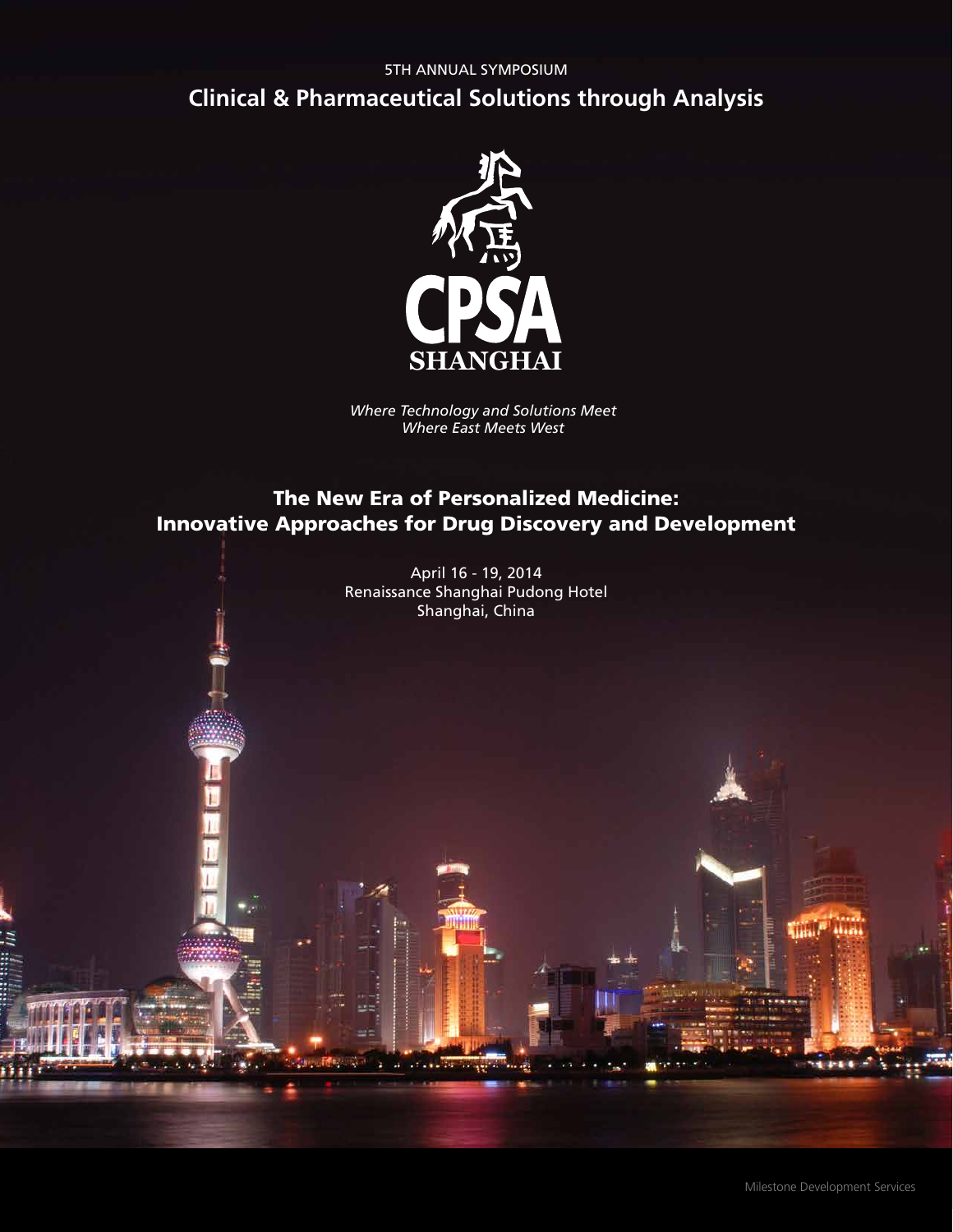

#### **Program Chair**

Jeff Zhang *Novartis*

#### **Organizing Committee**

Patrick Bennett *Thermo Fisher Scientific*

Chad Briscoe *PRA International*

Cheng Chang *Pfizer*

Liangfu Chen *GlaxoSmithKline*

Weiqing Chen *ChemPartner*

Ziqiang "Zack" Cheng *AstraZeneca*

Stephen Clarke *GlaxoSmithKline*

Richard Connell *Pfizer*

Kelly Dong *GlaxoSmithKline*

Alicia Du *ChemPartner*

Todd Gillespie *Eli Lilly and Co.*

Cornelius Hop *Genentech*

Chao-Pin Lee *GlaxoSmithKline*

Chuan Li *Shanghai Institute of Materia Medica*

Mingqui Lu *Roche*

Tim Olah *Bristol-Myers Squibb*

# **General Information**

#### **What is CPSA?**

The CPSA Shanghai symposia and roundtables are highly interactive events where scientists share their experiences and visions in a collegial setting. The program will highlight speakers and sessions that provide real-world experiences with new technologies and critical insights into current issues and future needs. Education and specialized training are the foundation of all CPSA events.

Each session at CPSA Shanghai will address the current industrial landscape and the global need to bring products to market faster. The program chairs will promote discussion and exchange of experiences, ideas, and visions so that current processes that involve analytical measurement can be benchmarked and future strategies may be developed.

#### **Goals**

The goal of CPSA Shanghai is to provide in-depth review of innovative technology and industry practices through open discussion of industry-related issues and needs. The program will highlight speakers and sessions that provide real-world experiences with new technologies and critical insights into current issues and future needs. Education and specialized training are the foundation of all CPSA events.

#### **Format**

The CPSA Shanghai symposia and roundtables feature a unique format to allow scientists to openly share comprehensive perspectives on industry-related issues and needs. First-hand experiences with specific applications and technologies are openly discussed. Lively discussions in a collegial setting are a hallmark of the meeting.

#### Symposia Feature

Industry Issues & Needs • Analysis Strategies • Performance Benchmarks

#### Roundtables Feature

Commercial Technology • Mainstream Applications • Analysis **Trends** 

#### Short Courses Feature

Practical Industry Applications • Fundamentals • Real-World Examples • Emerging Methods and Techniques





*CPSA Shanghai Program Chairs:* 

*2013 Program Chair Naidong Weng*

*2014 Program Chair Jeff Zhang*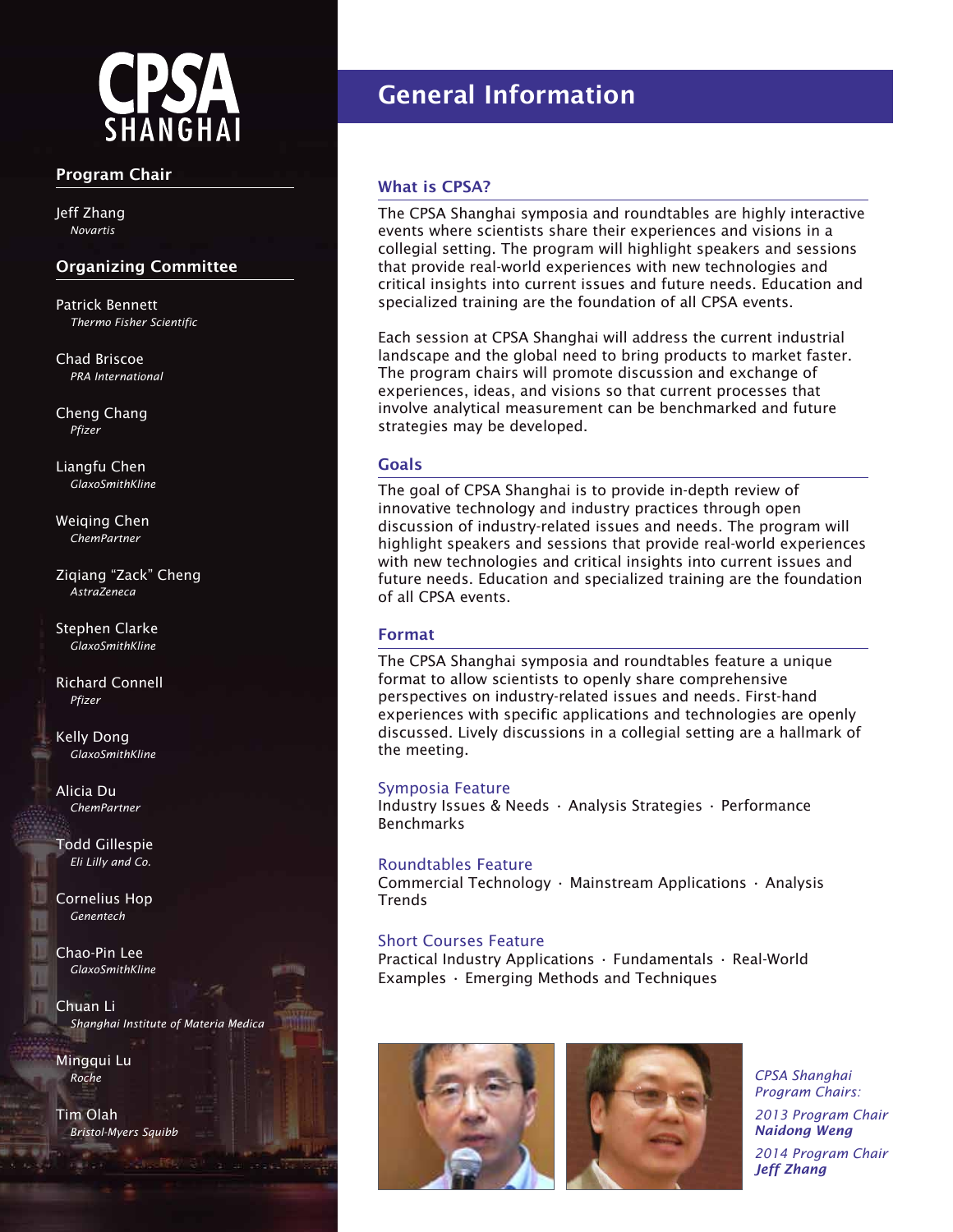## **2014 Program Overview**

#### **The New Era of Personalized Medicine: Innovative Approaches for Drug Discovery and Development**

Broad-based awareness of the analytical sciences is achieved through open discussion with industry leaders. This unique event is made possible by sponsors who are dedicated to promoting awareness and understanding of the analytical sciences with the hope of inspiring significant advances in the field. Symposia topics and discussions for CPSA Shanghai include:

- Antibody-Drug Conjugates: Bioanalytical and PK/PD Challenges
- Challenges and Opportunities of Bioanalysis in China
- Traditional Chinese Medicine and Natural Product Research
- Clinical and Regulatory Significance of Transporter Studies
- MS and Bioanalysis for Diagnostics and Hospitals
- Translational Biomarkers for Accelerating Drug Development
- Pharmacokinetics in Chinese Populations
- Working with CROs in China
- Bioanalysis of Chinese Medicine
- Protein and Peptide Biomarkers
- Poster Session
- Young Scientist Excellence Awards
- CPSA EXPO Where Technology and Solutions Meet!
- Joint sessions with local area bioanalytical and metabolism discussion groups

...and much more. Visit www.cpsa-shanghai.com for more information and up-to-date program announcements.

#### **Exhibition**

Building on the success of past CPSA expositions, CPSA Shanghai 2014's Expo will expand to put attendees in direct contact with even more of leading industry vendors having in-depth knowledge of technology and applications.

#### **Parallel Sessions**

CPSA Shanghai features a parallel symposia format, providing attendees with even more options to meet their fields of interest.

*CPSA Shanghai 2014 Plenary Speakers*

> *Stephen Clarke GlaxoSmithKline John Yates Scripps Institute*







#### **Organizing Committee**

Joseph Polli *GlaxoSmithKline* 

Haojing Rong *Pfizer*

Yang Sai *Hutchison MediPharma*

> Jun Shi *Roche*

Young Shin *Chungnam National University*

> Phil Timmerman *Janssen Pharmaceuticals*

> > Gary Valaskovic *New Objective*

Naidong Weng *Janssen Pharmaceuticals*

Catherine CL Wong *National Center for Protein Science*

> John Yates *Scripps Institute*

Hongshi Yu *WuXi AppTec*

Kate Yu *Waters Corporation*

Jenny Zheng *Janssen Pharmaceuticals*

Dafang Zhong *Shanghai Institute of Materia Medica*

> Shaolin Zhou *Novartis*